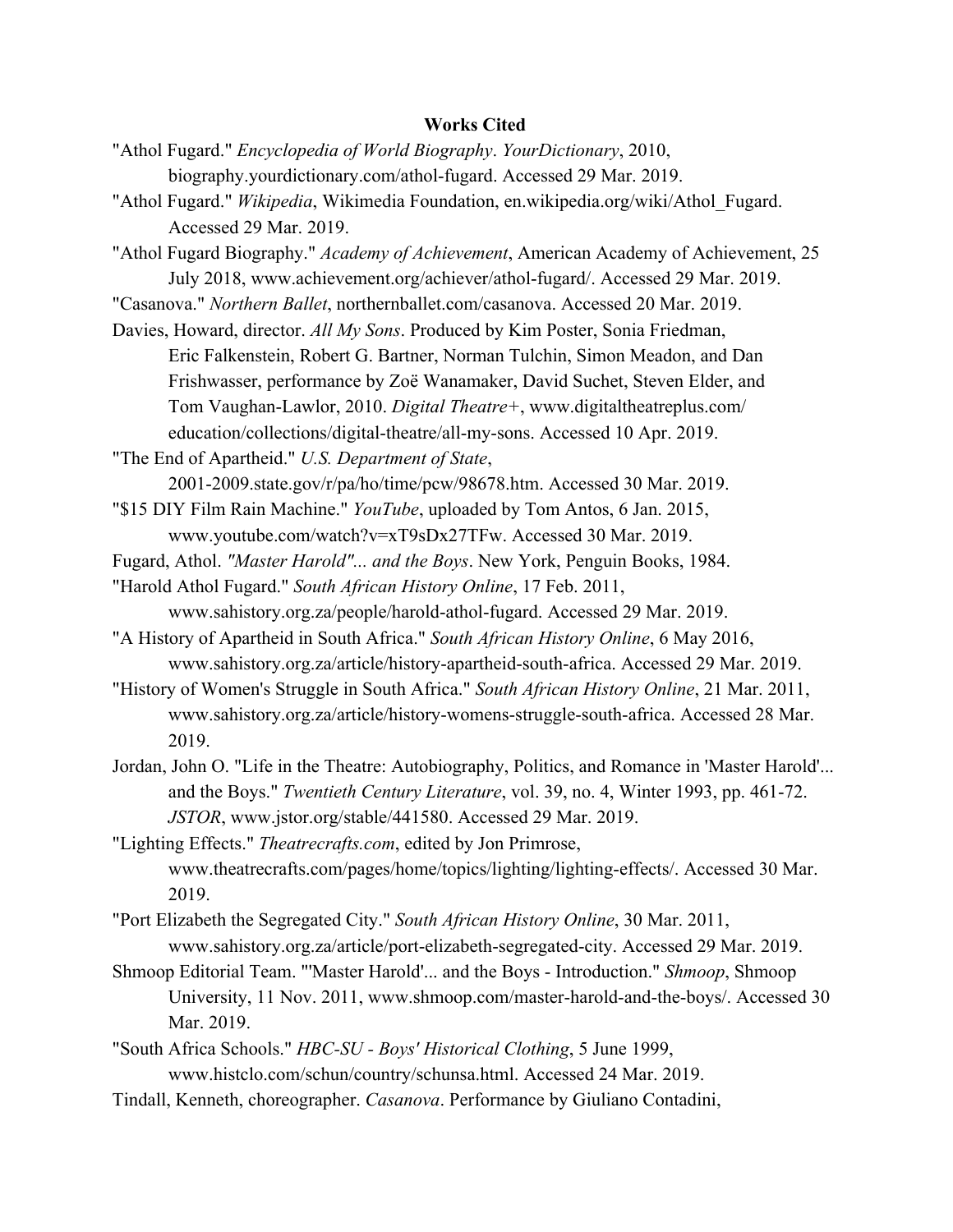Ailen Ramos Betancourt, Dreda Blow, Hannah Bateman, Ayami Miyata, Javier Torres, and Victoria Sibson, composed by Kerry Muzzey, produced by Northern Ballet, 2017. *Digital Theatre+*, www.digitaltheatreplus.com/education/ collections/digital-theatre/casanova. Accessed 10 Apr. 2019.

## **Images**

- 1. Three Lions. *A Sign Common in Johannesburg. Mashable*, mashable.com/2015/06/20/ apartheid-south-africa-signs/. Accessed 8 Apr. 2019.
- 2. Weinberg, Paul. *Waiting for the Bus during the Times of the Apartheid*. June 1986. *HyperText*, www.htxt.co.za/2016/05/23/map-monday-johannesburg-is-the-most-racially-integrated-ci ty-in-sa/. Accessed 8 Apr. 2019.
- 3. *Black South Africans Protesting Beaten by Police. Sports and Apartheid in South Africa Webquest*, sportsandapartheidinsouthafricawebquest.wordpress.com/ a-case-study-south-africa/. Accessed 8 Apr. 2019.
- 4. *Athol Fugard (center) with Actors John Kani (left) and Winston Ntshona, 1973. Encyclopædia Britannica*, www.britannica.com/biography/Athol-Fugard/ media/221431/110724. Accessed 8 Apr. 2019.
- 5. I*nnocent Black Boy Escapes the Wrath of Apartheid White Killer. A Mixture of Periodicals*, Joel Savage, joelsavage1.wordpress.com/category/history/page/45/. Accessed 8 Apr. 2019.
- 6. Carboni, Monique. *Sam (Leon Addison Brown) and Willie (Sahr Ngaujah)*. 2016. *This Week in*

*New York*, Mark Rifkin, twi-ny.com/blog/2016/11/07/master-harold-and-the-boys/. Accessed 8 Apr. 2019.

- 7. *Rain on Window*. *Pinterest*, www.pinterest.com/nickrusso224/the-last-five-years/. Accessed 8 Apr. 2019.
- 8. Emmen, Bas. *Sunlight through Window. Bare Fiction*, www.barefictionmagazine.co.uk/ 2018/08/short-story-the-old-rehearsal-rooms-by-clare-weze/. Accessed 8 Apr. 2019.
- 9. *Two actors in "The Sand Castle"*. 2015. *Nghe Si San Khau Vietnam*, sankhau.com.vn/news/ vo-kich-noi-lau-dai-cat-vo-dien-doat-huy-chuong-vang-cuoc-thi-nghe-thuat-sk-kich-noichuyen-nghiep-toan-quoc-nam-2015.aspx. Accessed 8 Apr. 2019.
- 10. *The Sand Masks a Set Element in "The Sand Castle." Nhom Mua*, www.nhommua.com/ ho-chi-minh/giai-tri-dao-tao/vui-choi-hoc/ve-xem-kich-lau-dai-cat-tai-nha-hat-lon-ha-noi -2352015\_p55838.html. Accessed 8 Apr. 2019.
- 11. Holden, Caroline. *Giuliano Contadini in "Casanova"*. 2017. *DanceTabs*, dancetabs.com/2017/04/northern-ballet-casanova-leeds/. Accessed 8 Apr. 2019.
- 12. Militello, Hitzig. *Victoria Brown Coffee Shop. Retail Design Blog*, retaildesignblog.net/2014/07/01/victoria-brown-coffe-shop-bar-restaurant-by-hitzig-milit ello-architects-buenos-aires-argentina/. Accessed 8 Apr. 2019.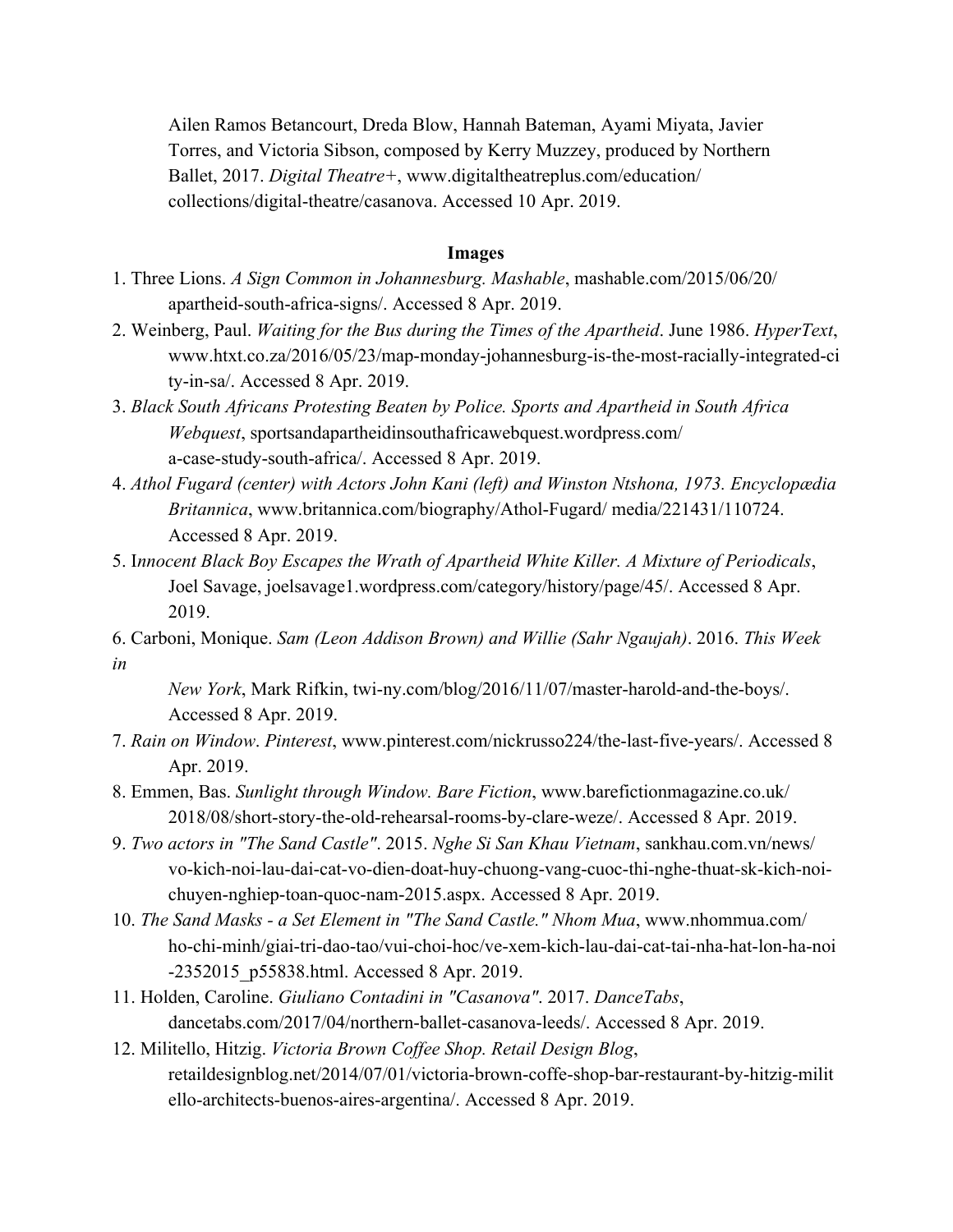- 13. A sketch of the set created by me via Adobe Illustrator, 7 Apr. 2019.
- 14. *Clear Frost Film for Window. Glassfilmwale*, www.glassfilmwale.com/Pro\_FrostedGlass Film.html. Accessed 8 Apr. 2019.
- 15. *Water Sprinkle Effect. Gardener's Edge*, www.gardenersedge.com/andrews-sprinkler-hose-30ft/p/AS30/. Accessed 8 Apr. 2019.
- 16. *Lounge in 1950s South Africa. The Casual Observer*, thecasualobserver.co.za/port-elizabeth -yore-seaview-hotel/#comments. Accessed 8 Apr. 2019.
- 17. A color palette created by me via Adobe Color Wheel, color.adobe.com/create/, 7 Apr. 2019.
- 18. An Idea for Ceiling Light Bulbs. *Amazon*, smile.amazon.com/Vintage-Industrial-Chandelier -Single-head-Decoration/dp/B07H1T6DBD/ref=smi\_www\_rco2\_go\_smi\_3905707922? encoding=UTF8&%2AVersion%2A=1&%2Aentries%2A=0&ie=UTF8. Accessed 8 Apr. 2019.
- 19. *Another Idea Artcaffe Restaurant and Coffee Shop in Kenyan*. 2013. *Daily Mail*, www.dailymail.co.uk/news/article-2438643/First-pictures-cafe-shops-inside-Kenyan-mas sacre-mall.html.
- 20. *Mesmerizing Lights and Stage*. *Pinterest*, www.pinterest.com/nickrusso224/the-lastfive-years/. Accessed 8 Apr. 2019.
- 21. *"Projection" an Example of the Desired Effect. 21*, www.choose21.com/lighting/. Accessed 8 Apr. 2019.
- 22. DHA Lighting. *Collection of B Size Gobos. TheatreCrafts*, www.theatrecrafts.com/ pages/home/topics/lighting/lighting-effects/. Accessed 8 Apr. 2019.
- 23. Gobo Holder for Metal Gobos. *TheatreCrafts*, www.theatrecrafts.com/pages/home/ topics/lighting/lighting-effects/. Accessed 8 Apr. 2019.
- 24. Animation Disks. *Bubbles Lighting Ltd*, www.bubbleslighting.com/gobo.html. Accessed 8 Apr. 2019.
- 25. Server Jacket Waiter White. *Sunstarr Apparel*, www.sunstarrapparel.com/waiter-jacket -white-p-130.html. Accessed 8 Apr. 2019.
- 26. Carboni, Monique. *Sahr Ngaujah as Willie*. 2016. *amNEWYORK*, www.amny.com/ entertainment/master-harold-and-the-boys-review-a-smart-look-at-the-racial-divide-1.125 95221. Accessed 8 Apr. 2019.
- 27. *Long Trench Coat with Removable Liner. London Fog*, www.londonfog.com/iconic-double -breasted-long-trench-coat-removable-liner.html. Accessed 8 Apr. 2019.
- 28. *Authentic Vintage Tan Leather Briefcase 1940's Satchel Case. Etsy UK*, www.etsy.com/uk/ listing/687781177/authentic-vintage-tan-leather-briefcase?ga\_order=most\_relevant&ga\_s earch\_type=all&ga\_view\_type=gallery&ga\_search\_query=1950s+school+case&ref=sr\_g allery-1-3. Accessed 8 Apr. 2019.
- 39. *Signature Collection Traditional Fit Solid Blazer. Jos. A. Bank*, www.josbank.com/signature -collection-traditional-fit-solid-blazer. Accessed 8 Apr. 2019.
- 30. School Badge. *Dagenham Park Church of England School*, dagenhampark.org.uk/wp/.